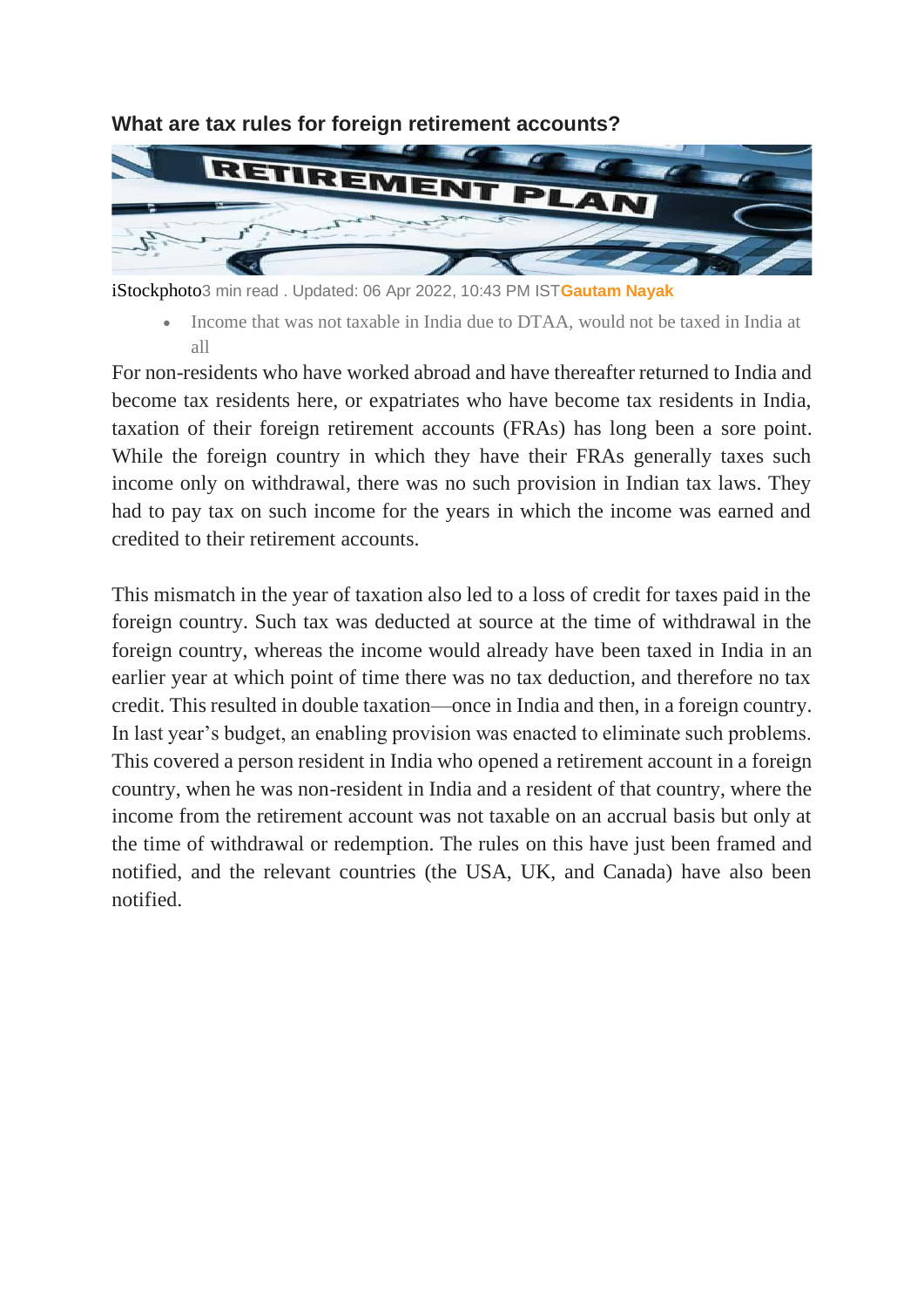## **Taxation on FRAs**

A person can have income from an FRA taxed in the year of withdrawal, by filing a form 10EE before the due date of filing his I-T return.



## Mint

The new rule, which applies from 2021-22, provides that a person can exercise an irrevocable option to have income from such an FRA taxed in the year of withdrawal or redemption, by filing a form 10EE before the due date of filing the income tax return. This option has to be exercised for all FRAs of an individual, and the form requires disclosure of all of them.

Income that has been taxed earlier will not be taxed at the time of withdrawal or redemption. Also, income that was not taxable in India in the year of accrual due to the person being a non-resident or due to a Double Taxation Avoidance Agreement (DTAA), would not be taxed in India at all. However, the tax credit would not be allowed for foreign taxes paid on such income which is not taxable at the time of redemption or withdrawal.

This is a significant relief for people holding FRAs and this option should certainly be exercised by affected persons. They would now get credit against their Indian tax